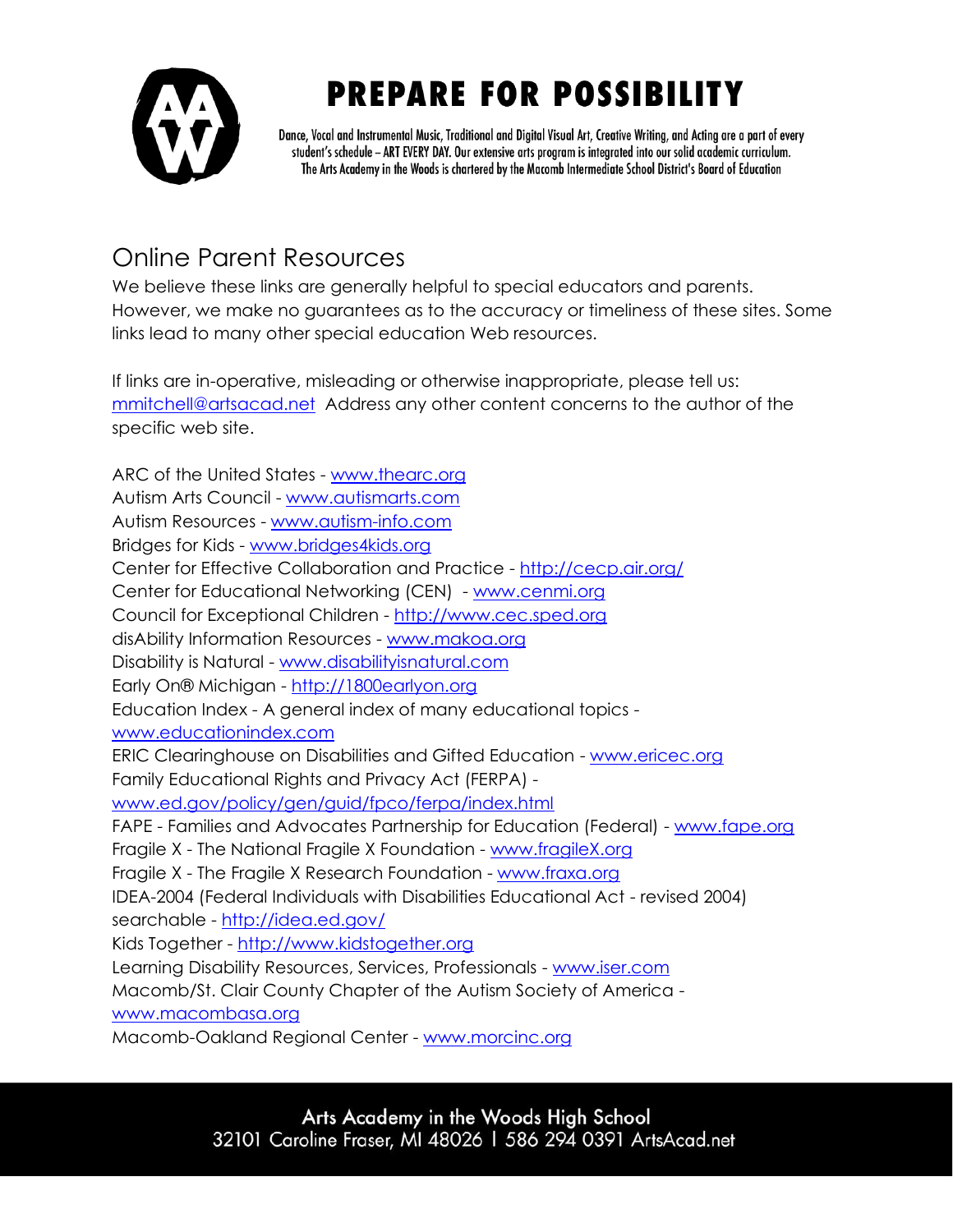

## **PREPARE FOR POSSIBILITY**

Dance, Vocal and Instrumental Music, Traditional and Digital Visual Art, Creative Writing, and Acting are a part of every student's schedule - ART EVERY DAY. Our extensive arts program is integrated into our solid academic curriculum. The Arts Academy in the Woods is chartered by the Macomb Intermediate School District's Board of Education

Michigan Administrative Rules for Special Education [http://www7.dleg.state.mi.us/orr/Files/AdminCode/1113\\_2012-106ED\\_AdminCode.pdf](http://www7.dleg.state.mi.us/orr/Files/AdminCode/1113_2012-106ED_AdminCode.pdf) Michigan Alliance for Families - [www.michiganallianceforfamilies.org](http://www.michiganallianceforfamilies.org/) Michigan Center for Educational Networking - [www.cenmi.org/](http://www.cenmi.org/) Michigan Parent-Teacher Association - [www.michiganpta.org/](http://www.michiganpta.org/) Michigan Department of Education (MDE) - [www.michigan.gov/mde](http://www.michigan.gov/mde) Michigan Department of Education Low Incidence Outreach (MDE-LIO) - [www.mde](http://www.mde-lio.cenmi.org/)[lio.cenmi.org/](http://www.mde-lio.cenmi.org/) Michigan Office of Special Education - [www.michigan.gov/mde/](http://www.michigan.gov/mde/) Michigan Special Education Mediation Program (MSEMP) - [www.msemp.cenmi.org/](http://www.msemp.cenmi.org/) National Association of State Directors of Special Education - [www.nasdse.org](http://www.nasdse.org/) National Down Syndrome Congress - [www.ndsccenter.org](http://www.ndsccenter.org/) National Down Syndrome Society - [www.ndss.org](http://www.ndss.org/) National Dissemination Center for Children with Disabilities (NICHCY) - Michigan Key Contacts Information Sheet - LISTS SPECIAL ED INDIVIDUALS & AGENCIES [www.nichcy.org/stateshe/mi.htm](http://www.nichcy.org/stateshe/mi.htm) National Initiative for Children's Healthcare Quality - [www.nichq.org/](http://www.nichq.org/) OSEP Selected IDEA-related Memoranda - Office of Special Education Programs (Federal) - [www.ed.gov/policy/speced/guid/idea/omip.html](http://www.ed.gov/policy/speced/guid/idea/omip.html) OSEP Publications - Office of Special Education Programs (Federal) [www.ed.gov/about/reports/annual/osep/index.html](http://www.ed.gov/about/reports/annual/osep/index.html) OSERS - Office of Special Education and Rehabilitative Services (Federal) [www.ed.gov/about/offices/list/osers/index.html?src=oc](http://www.ed.gov/about/offices/list/osers/index.html?src=oc) Partnership for Learning EduGuides - [www.eduguide.org](http://www.eduguide.org/) Paying for Education • Michigan Department of Treasury: www.michigan.gov/treasury

- Michigan Education Trust (MET): [www.michigan.gov/setwithmet](http://www.michigan.gov/setwithmet)
- Michigan Education Savings Program: [www.misaves.com](http://www.misaves.com/)
- Student Financial Aid: [www.michigan.gov/studentaid](http://www.michigan.gov/studentaid)
- Student Financial Services Bureau (Parent & Student section): [www.michigan.gov/studentaid](http://www.michigan.gov/studentaid)

• Free Application for Federal Student Aid (FAFSA): [http://www.fafsa.ed.gov](http://www.fafsa.ed.gov/)  Project Find Michigan - [www.projectfindmichigan.org](http://www.projectfindmichigan.org/) Project Great Start (PGS) - [www.michigan.gov/greatstart](http://www.michigan.gov/greatstart) Project Participate - Simple strategies to increase the active participation of students with disabilities in school programs - [www.projectparticipate.org](http://www.projectparticipate.org/)

> Arts Academy in the Woods High School 32101 Caroline Fraser, MI 48026 | 586 294 0391 ArtsAcad.net